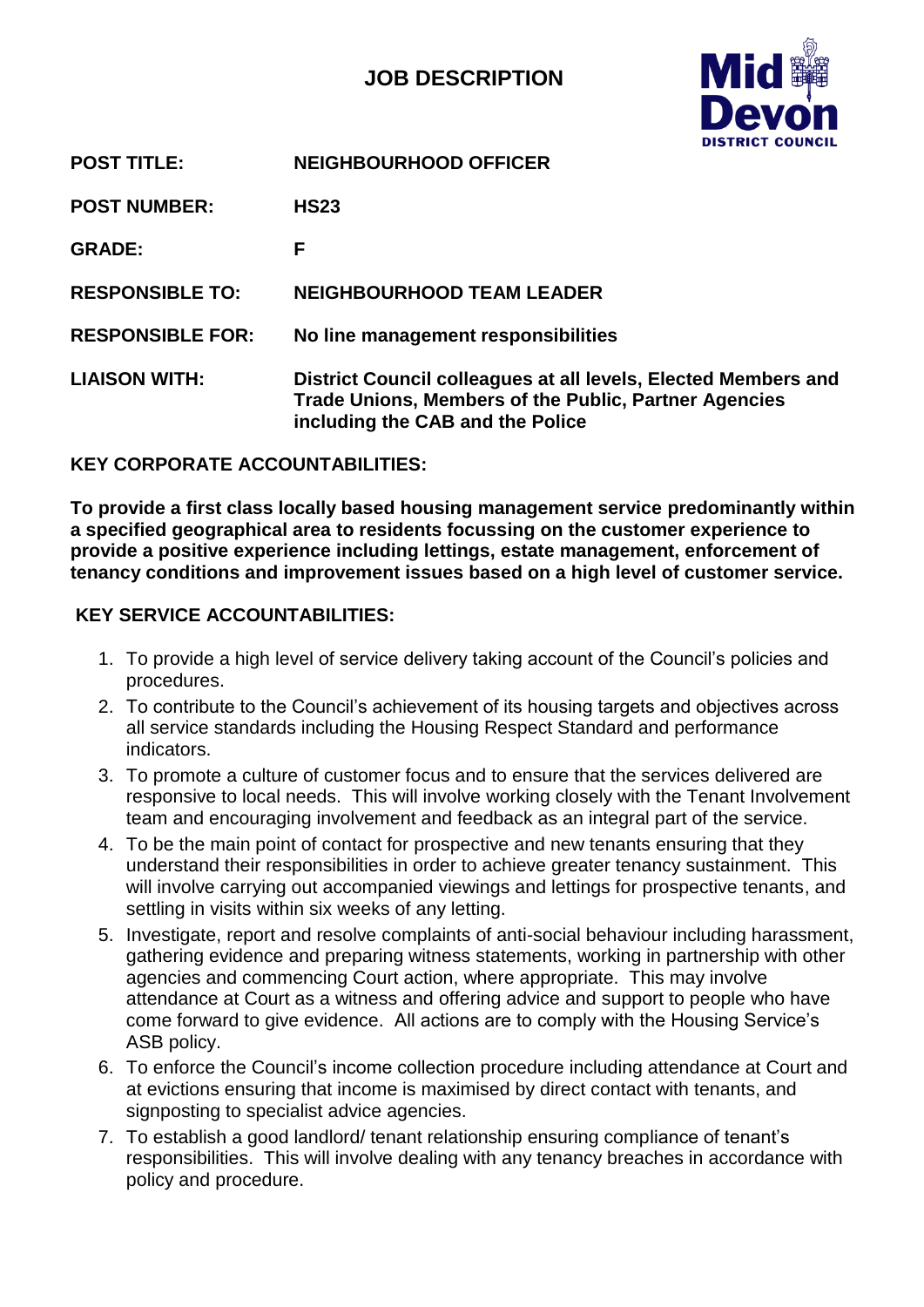- 8. To carry out regular neighbourhood inspections dealing with any issues and monitoring performance of contractors to ensure that services are of a high quality.
- 9. To provide advice and support to tenants who require aids and adaptations and to liaise closely with both the Private Sector Housing Officer and the Repairs team in connection with any such work.
- 10.To manage garages efficiently and effectively.
- 11.To prepare performance reports, presentations and briefings for other colleagues, Elected Members, residents and other stakeholders, as appropriate
- 12.To contribute to service development in co-operation with other colleagues and the Housing Support Services Manager
- 13. To attend occasional evening meetings when required

# **OTHER DUTIES:**

In order to deliver services effectively, a degree of flexibility is needed and the post holder may be required to perform work not specifically referred to above. Such duties, however, should not normally exceed those expected of an employee at that grade.

### **HEALTH AND SAFETY:**

The Council has a health and safety policy, which outlines its responsibilities as an employer, and the responsibilities of its employees in respect of health and safety. All employees need to be aware of this policy and comply with its content.

# **DATA PROTECTION:**

It is the responsibility of the Post holder to ensure that the section's requirements for compliance with the Data Protection legislation are met.

### **EQUAL OPPORTUNITIES:**

The Council is committed to providing equality of opportunity, and has an Equal Opportunities Policy, which gives clear guidance on the responsibilities of both the employee and the employer. All employees must be familiar with and comply with all aspects of the Policy.

### **Date: January 2010**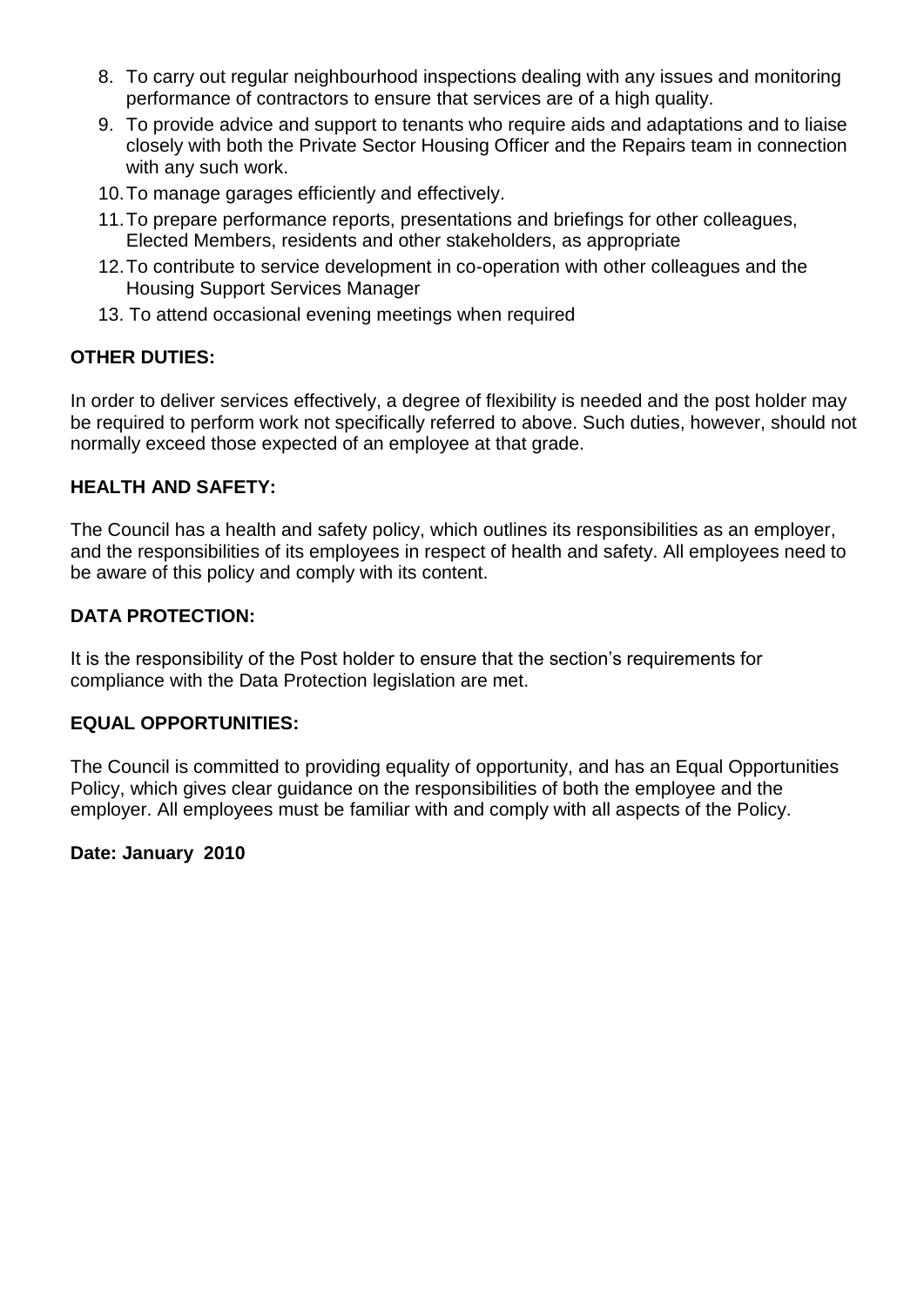### **MID DEVON DISTRICT COUNCIL'S REQUIRED COMPETENCIES**



Our eight core competencies are relative to every role within Mid Devon District Council. They link to our values of Pride, Performance, People and Partnerships to support the delivery of our vision, together with building an effective, positive and collaborative place to work.

| Seeing the Big Picture            | You understand how your role fits with and supports the organisational objectives. You recognise the<br>wider Council's priorities and ensure work is in the wider public needs                        |
|-----------------------------------|--------------------------------------------------------------------------------------------------------------------------------------------------------------------------------------------------------|
| Changing & Improving              | You seek out opportunities to create effective change and suggest innovative ideas for improvement.<br>You review ways of working, including seeking and providing feedback in a positive manner       |
| <b>Making Effective Decisions</b> | You use evidence and knowledge to support accurate decisions and advice, carefully considering<br>alternative options, implication and risks of decisions                                              |
| Delivering Quality, Value & Pace  | You deliver service objectives with professional excellence, expertise and efficiency, taking into<br>account the diverse customer needs and requirements in a timely manner                           |
| Leading by Example                | You show pride and passion for public service, creating and engaging others in delivering a shared<br>vision. You value difference, diversity and inclusion, ensuring fairness and opportunity for all |
| Communicating & Influencing       | You communicate purpose and direction with clarity, integrity and enthusiasm. You respect the<br>needs responses and opinions of others                                                                |
| <b>Building Capability</b>        | You focus on continuous learning and development for self, others and the organisation as a whole                                                                                                      |
| Collaborating & Partnering        | You form effective partnerships and relationships both internally and externally, from a range of<br>diverse backgrounds, sharing information, resources and support                                   |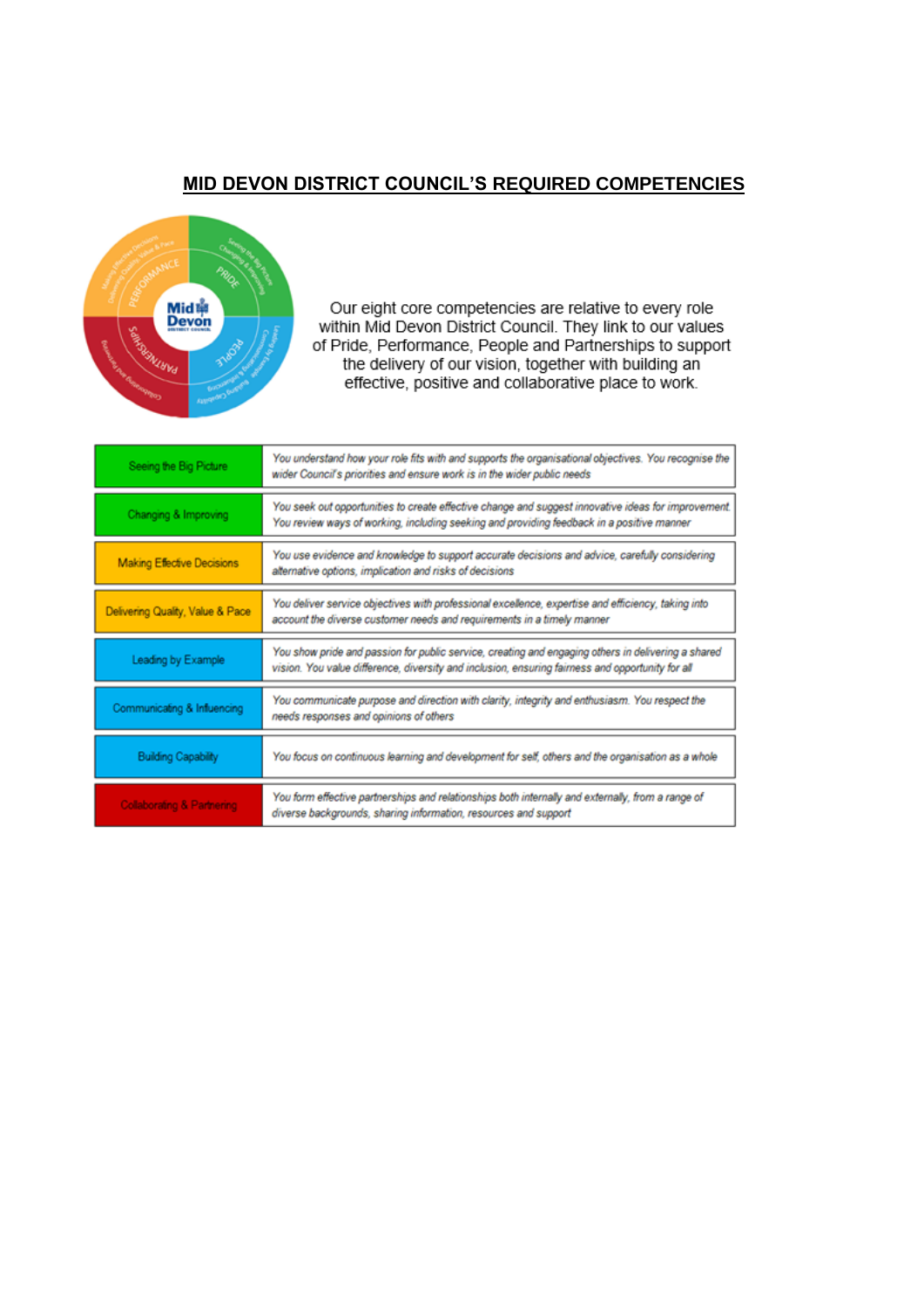# **PERSON SPECIFICATION NEIGHBOURHOOD OFFICER**

|                                                 | <b>ESSENTIAL</b>                                                                                                                                                                                                                                                                                                                                      | <b>DESIRABLE</b>                                                                                                               |
|-------------------------------------------------|-------------------------------------------------------------------------------------------------------------------------------------------------------------------------------------------------------------------------------------------------------------------------------------------------------------------------------------------------------|--------------------------------------------------------------------------------------------------------------------------------|
| <b>Qualifications and</b><br><b>Experience:</b> | Experience in a housing<br>$\bullet$<br>management or customer<br>focussed service                                                                                                                                                                                                                                                                    | Experience of working with<br>$\bullet$<br>statutory or voluntary bodies<br>Professional housing<br>$\bullet$<br>qualification |
| Knowledge and<br><b>Expertise:</b>              | Good understanding of<br>$\bullet$<br>housing management policy<br>and procedure<br>Understanding of landlord and<br>$\bullet$<br>tenant obligations<br>Understanding of the issues<br>$\bullet$<br>surrounding tenant<br>involvement<br>Understanding of basic welfare<br>$\bullet$<br>benefits<br>Knowledge of relevant<br>$\bullet$<br>legislation | Understanding of basic<br>$\bullet$<br>building construction                                                                   |
| <b>Skills:</b>                                  | Good problem solving skills<br>$\bullet$<br>Excellent communication and<br>mediation skills (written and<br>verbal)<br>Computer literacy/ keyboard<br><b>skills</b><br>Good numeracy skills                                                                                                                                                           |                                                                                                                                |
| <b>Personal</b><br><b>Attributes:</b>           | Committed to equality of<br>$\bullet$<br>opportunity and understanding<br>of diversity issues<br>Ability to organise own<br>$\bullet$<br>workload and to work with<br>minimal supervision<br>An ability to act under own<br>initiative in investigating and<br>finding the appropriate<br>solutions to problems<br>A clear customer focus             |                                                                                                                                |